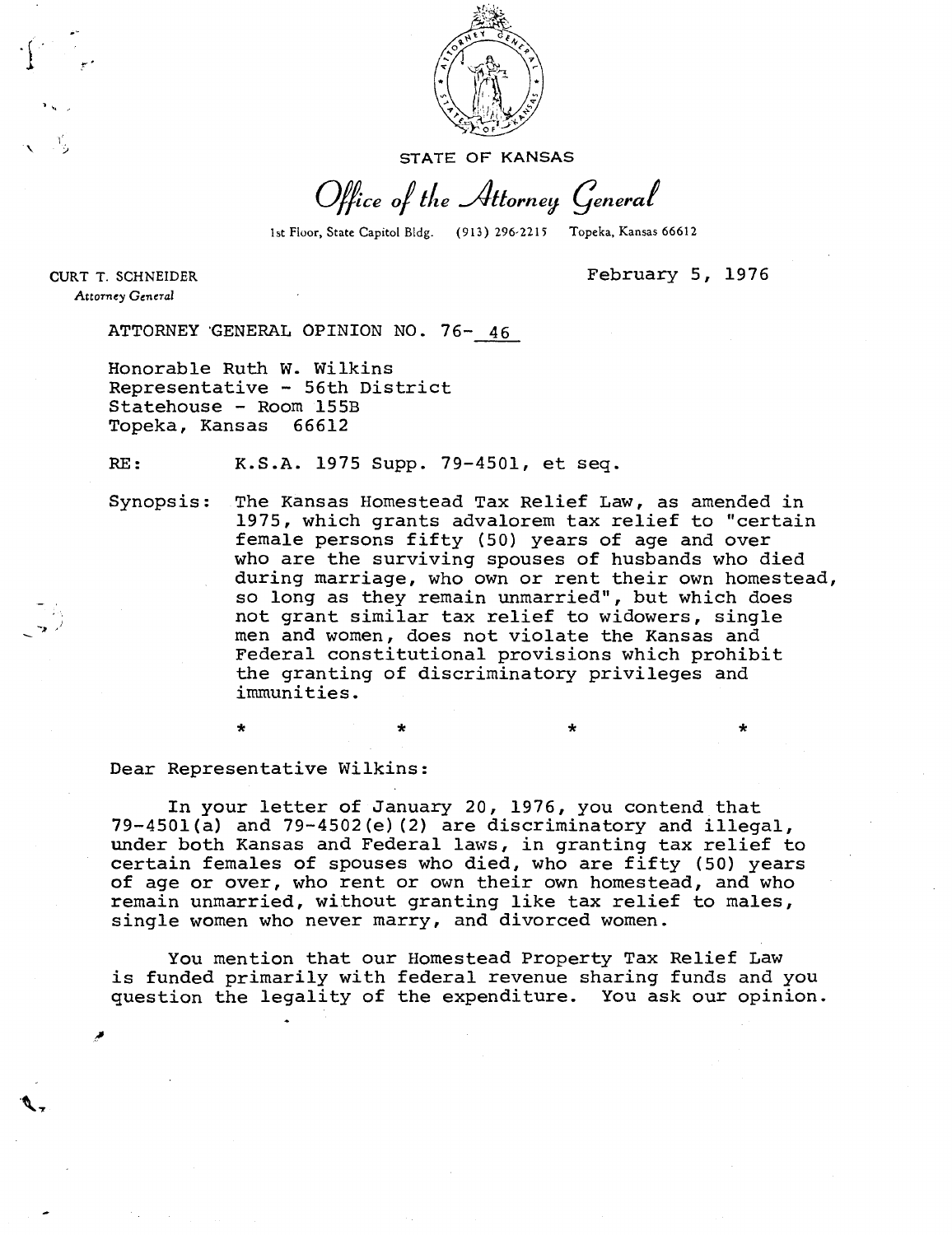$\binom{4}{7}$ 

The Kansas Constitution Bill of Rights, Section 2, provides that "No special privileges or immunities shall ever be granted by the legislature..."

Also, the United States Constitution, Amendment 14, Section 1, provides that "No State shall make or enforce any law which shall abridge the privileges and immunities of citizens of the United States;...nor deny to any person within its jurisdiction the equal protection of the laws." Amendment 5 to the Federal Constitution provides for "due process."

Equality and uniformity in assessment and taxation is the general rule. A tax law is invalid which taxes corporate cemeteries, but exempts privately owned cemeteries. Mt. Hope Cemetery Co. v. Pleasant, 139 Kan. 417, 32 P.2d 500 (1939).

"It is a fundamental principle of law that once a right or privilege is granted, it must be applied equally and indiscriminately." State v. Young, 200 Kan. 20, 27, 434 P.2d 820 (1967)

Yet, the Kansas Supreme Court has rendered these decisions which are unreversed: A law establishing a state industrial farm for women does not violate state and federal constitutional prohibitions. In re Josie Dunkerton, 104 Kan. 481, 179 P. 347 (1919). That high Court has approved as constitutionally valid a Soldiers' Bonus, State ex. rel. v. Davis, 113 Kan. 4, 11 (1923) and a veterans' preference, Goodrich v. Mitchell, 68 Kan. 765 (1904). So, the state and federal constitutional mandates are not as clear as they seem. There can be exceptions.

Corpus Juris Secundum, Volume 16A, devotes a Chapter to "Privileges or Immunities and Class Legislation." Here are some pertinent quotations:

"The Fourteenth Amendment does not forbid all discrimination or inequality, and certain privileges may be granted some and denied to others, under some circumstances, if they be granted or denied on the same terms and if there exists a reasonable basis therefor. The privileges and immunities protected by this clause of the Constitution are only those which owe their existence to the federal government, its national character, its Constitution, or its laws, and not such rights as accrue from state citizenship." 16A CJS 169, Sec. 458.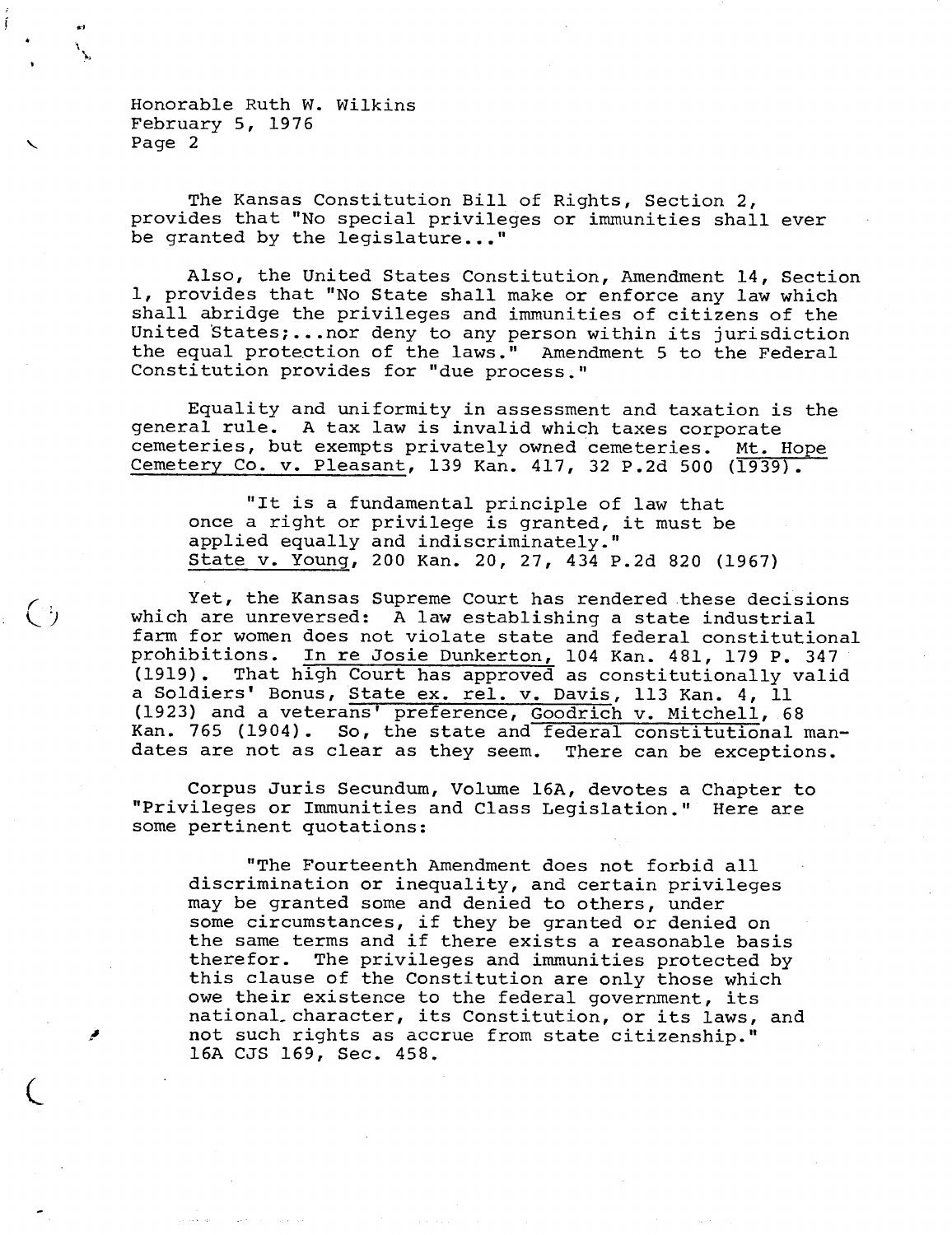> "The legislature has power to classify and a statute which makes classifications which are reasonable and not arbitrary is not invalid. Discrimination is the essence of classification and does violence to the constitution only when the basis of the discrimination is unreasonable. Class legislation is not expressly named in the prohibitions of state and federal constitutions; and neither the Fourteenth Amendment nor the provisions of state constitutions prohibiting the granting of special privileges affect the validity of state statutes making reasonable classifications of persons and things for various purposes of legislation." 16A CJS 241, Sec. 489 citing: Court of Industrial Relations v. Packing Company, 109 Kan. 629, 201 P. 418, 426 (1921); State ex rel Fatzer v. Kansas Turnpike Authority, 176 Kan. 683, 273 P.2d 198 (1954); State v. Pendarvis, 181 Kan. 560, 313 P.2d 237, 240 (1957).

"While constitutional legislation must include all who belong and exclude all who do not belong to a class, the legislature may validly limit its regulation to those situations where the need is most acute and need not cover all evils of like character in a single act, but may proceed step by step." 16A CJS 249, Sec. 490, Citing: State, ex rel. v. Sage Stores, 157 Kan. 404, 141 P.2d 655 (1943), affirmed 323 U.S. 32, 65 S. Ct. 9, 89 L. Ed. 25.

The 1975 Supplement of CJS for the above sections gives these additional citations of Kansas cases: Tri-State Hotel Co. v. Londerholm, 195 Kan. 748, 408 P.2d 864 (1965); State v. Weathers, 205 Kan. 329, 469 P.2d 292 (1970); Manzanares v. Bell, 214 Kan. 589, 522 P.2d 1291 (1974).

This Kansas case seems to summarize all that has been said in the above CJS text:

"Property expressly exempt from taxation by the Constitution manifestly cannot be taxed. A statutory exemption, however, may be broader than the constitutional one...In order, however, for the legislature to extend exemptions beyond those expressly designated in the Constitution, they must have a public purpose and be designed to promote the public welfare...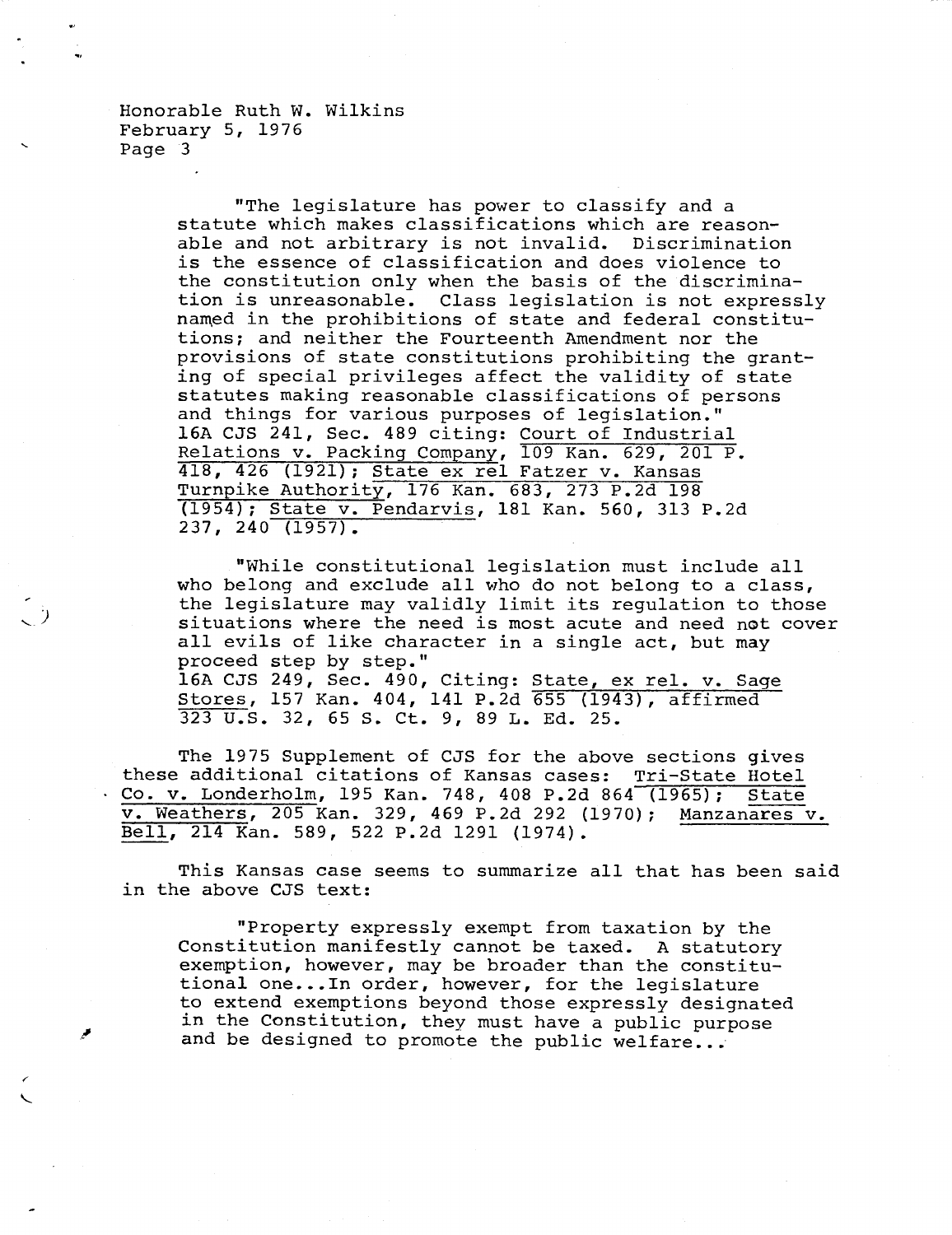> With the wisdom of legislation touching the public interest courts have no concern...While Courts may entertain different views on the subject it is not their privilege to supersede the judgment of the lawmaking body unless its judgment is entirely devoid of a rational basis. (Citing many cases)" State, ex. rel. v. Board of Regents, 167 Kan. 587, 595- 596,, 207 P.2d 373 (1949).

The law in question here, the Homestead Relief Act, was not designed to give a tax relief to widows alone. There are three groups of beneficiaries: widows 50 years of age, all persons over 60 years of age, and all persons of any age so disabled as to be unable to engage in a gainful occupation. All such persons must own or rent a homestead.

Furthermore, this law grants property tax relief only to those who are in financial need of relief as defined in K.S.A. 1975 Supp. 79-4508. Every recipient of the three groups is treated the same.

There can be no question but that this law deals with a matter of public interest and is designed to promote the public welfare.

The facts are that the State of Kansas is expending large sums of money on a social welfare program, which does meet the needs of many destitute citizens. Part of this social welfare program is to help pay taxes so that recipients can keep their own homes.

It is also a fact that there are many elderly citizens who are of little means but still struggle to keep their homes and to stay off "welfare." It is to help them that this law was enacted. To avoid tax assistance to recipients under both programs, note K.S.A. 1975 Supp. 79-4515.

So, the question here is, not whether the law is designed to serve a public purpose and welfare, but whether the special classification of widows age 50 or over whose spouses are dead and they still remain in the homestead, has a reasonable legislative relation to the purpose of the act. Is it an arbitrary classification to set the annual income limitation at \$8,100.00, the age qualification for all persons at age 60, and the qualification of all persons blind and disabled? Does the inclusion of unmarried widows age 50 or over who live in a homestead constitute a proper classification also? Is it justifiable? Or is it a classification devoid of rational basis? If it is reasonable for the legislature to find these widows are in acute need of property tax relief, then this act should be upheld.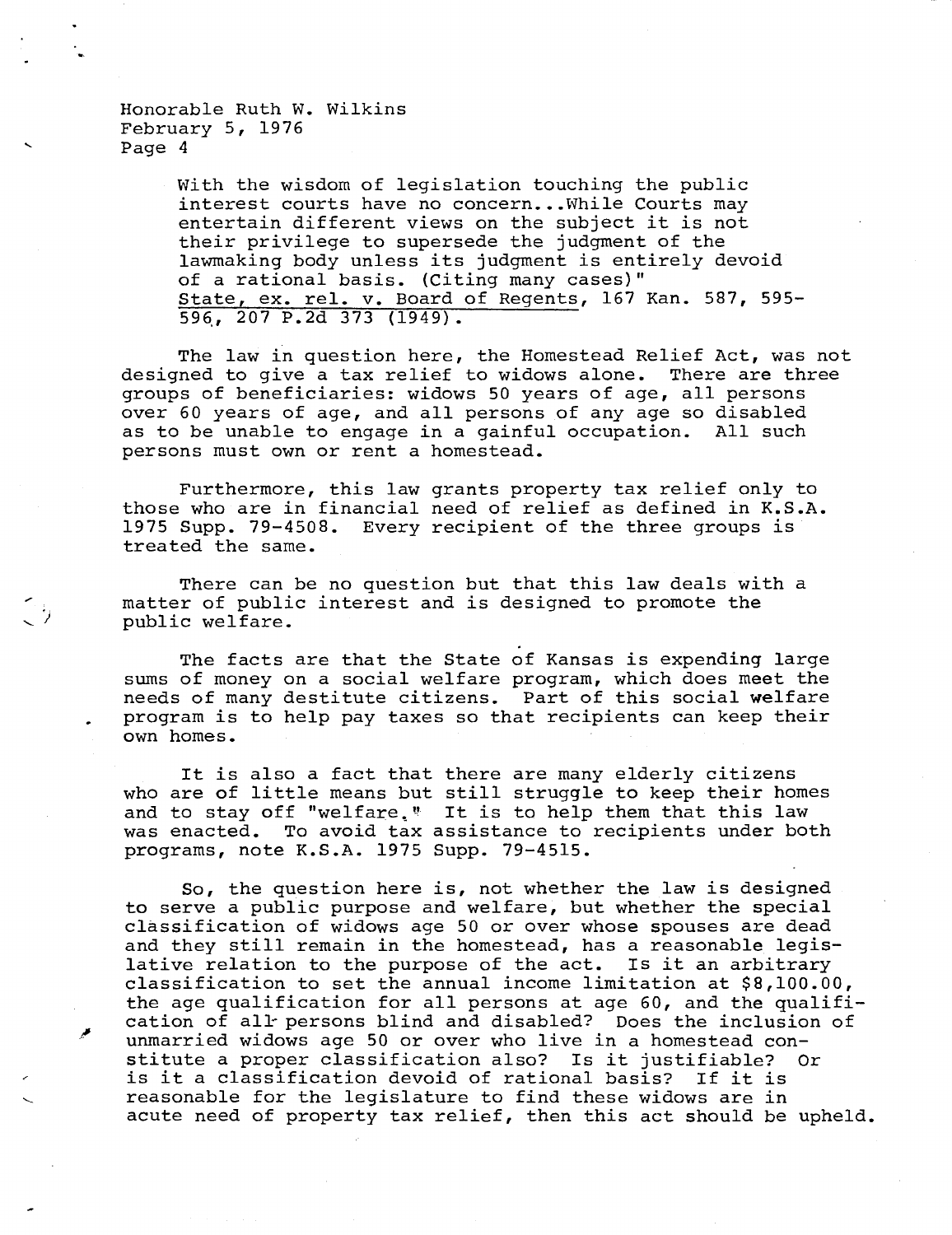In our research we have discovered two very recent decisions of the United States Supreme Court which bear heavily upon the issues here involved.

The first was Kahn v. Shevin, Attorney General of Florida, 416 U.S. 351, 94 S. Ct. 1734, 40 L.Ed.2d 189, decided April 24, 1974. Florida had a statute "Property to the value of \$500.00 of every widow, blind person, or totally and permanently disabled person who is a bona fide resident of this state shall be exempt from taxation". Kahn, a widower, applied for the exemption and was denied. The Supreme Court of Florida upheld that denial and the U.S. Supreme Court affirmed that decision in these words:

"There can be no dispute that the financial difficulties confronting the lone woman in Florida or in any other State exceed those facing the man. Whether from overt discrimination or from the socialization process of a male-dominated culture, the job market is inhospitable to the woman seeking any but the lowest paid jobs." (page 353)

The U.S. Supreme Court then recognized that efforts were under way to remedy this situation, listing the Civil Rights Act of 1964 and the Equal Pay Act of 1963, but turned to the charts prepared by the Women's Bureau of the U.S. Department of Labor which showed that in 1972 a woman working full time had a median income which was only 57.9% of the median for males--a figure actually six points lower than had been achieved in 1955. Concluding that disparity could be worse for the widow, the Court said:

"While the widower can usually continue in the occupation which preceded his spouse's death, in many cases the widow will find herself suddenly forced into a job market with which she is unfamiliar, and in which, because of her former economic dependence, she will have few skills to offer.

"There can be no doubt, therefore, that Florida's differing treatment of widows and widowers 'rests upon some ground of difference having a fair and substantial relation to the object of the legislation'....We deal here with a state tax law reasonably designed to further the state policy of cushioning the financial impact of spousal loss upon the sex for which that loss imposes a disproportionately heavy burden...States have large leeway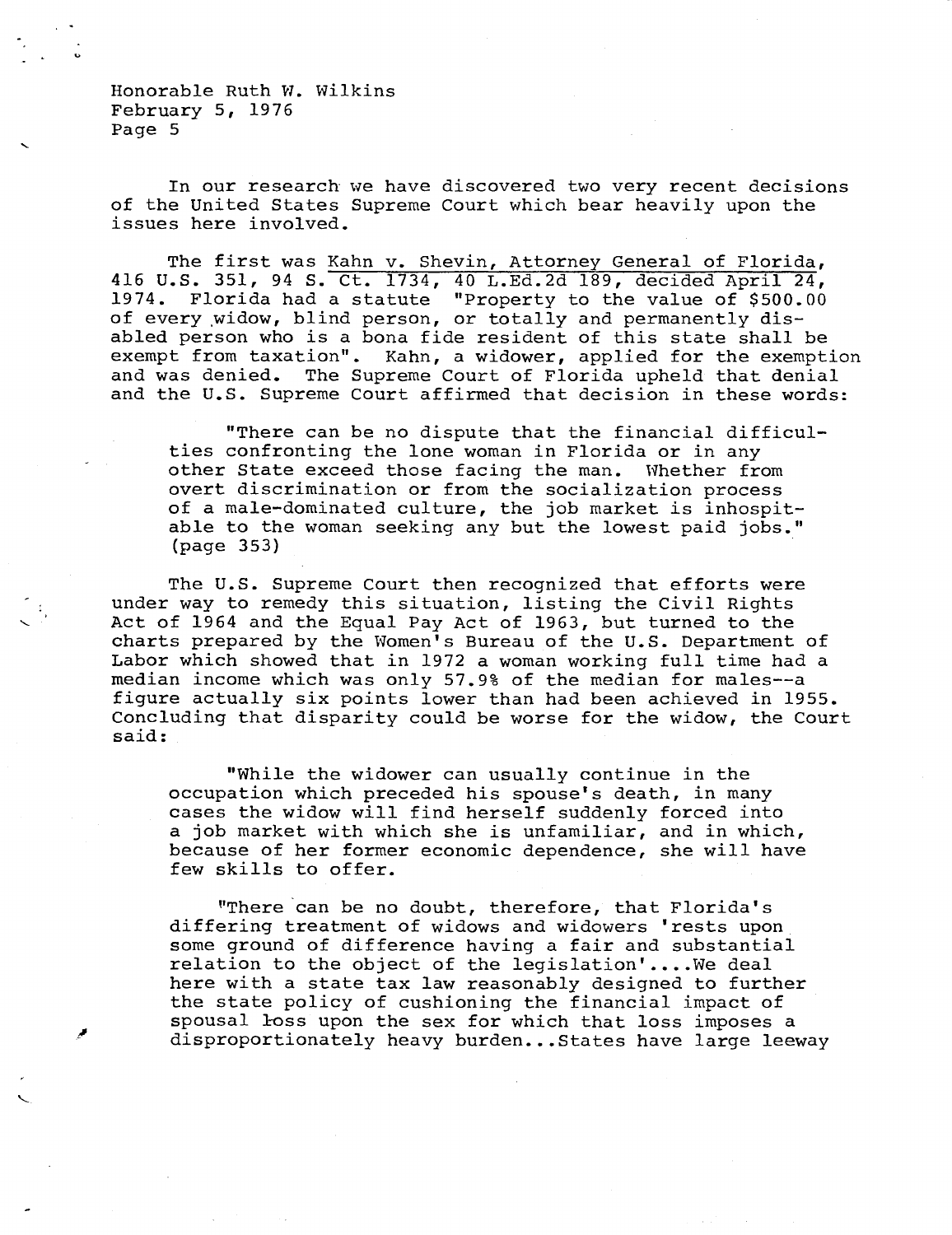> in making classifications and drawing lines which in their judgment produce reasonable systems of taxation." (Pages 354-355)

The second case before the United States Supreme Court recently was Weinberger v. Wiesenfeld, 420 U.S. 636, 95 S. Ct. 1225, 43, 514 decided March 19, 1975. Wisenfeld's wife died in childbirth, leaving him the care of their infant son. His wife had been a teacher for five years prior to their marriage and continued teaching after marriage, always paying maximum Social Security contributions.

When Wiesenfeld applied at the Social Security office, he was told he could not apply for benefits (although he was out of work) because he was a man. But if he had died, instead of his wife, she could have received a benefit equal to monthly \$248.30 his son would receive. He sued Weinberger, Secretary of HEW. A three-judge Federal District Court in New Jersey held the Social Security Act unconstitutional as violating the 5th amendment requiring "due process" because the act "unjustifiably discriminated against female wage earners by affording them less protection for their survivors than is provided to male employees."

The U.S. Supreme Court affirmed and held that benefits must be distributed according to classifications that do not differentiate among covered employees solely on the basis of sex.

The KAHN case was mentioned twice in the opinion, saying that it could not be used "to justify the denigration of the efforts of women who do work and whose earnings contribute significantly to their family's support." (Page 645) The Court later said that in KAHN "a statute'reasonably designed to further the state policy of the financial impact of spousal loss upon the sex for which that loss imposes a disproportionately heavy burden' can survive an equal protection attack." (Page 648)

The WIESENFELD case does not answer the matters raised in the subject inquiry here. The words "privileges and immunities," "Fourteenth Amendment," or "Exemption from ad valorem taxation," are not mentioned. All that was decided was that women were being shortchanged in benefits under the Social Security Act, which was taking their contributions without due process. Justice Powell, who wrote a concurring opinion in which the Chief Justice joined, said that "Social Security is designed, certainly in this context, for the protection of the family. (Emphasis in the original opinion.) Many women are the principal wage earners for their families, and they participate in the Social Security System on exactly the same basis as men. ... The statutory scheme therefore, impermissibly discriminates against a female wage earner because it provides her family less protection than it provides a male wage earner, even though the family needs may